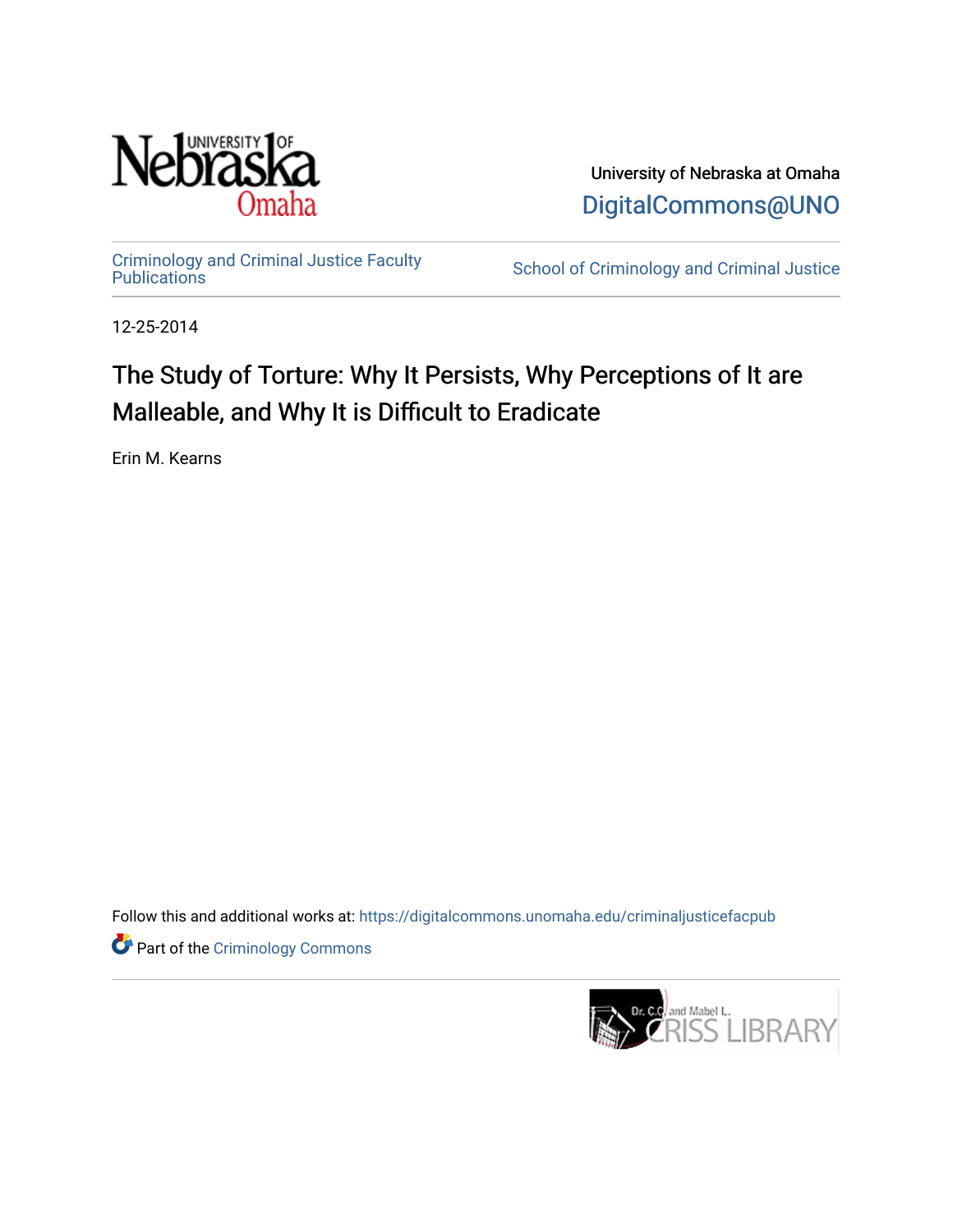*laws*  **ISSN 2075-471X**  www.mdpi.com/journal/laws/ **OPEN ACCESS**

*Review* 

## **The Study of Torture: Why It Persists, Why Perceptions of It are Malleable, and Why It is Difficult to Eradicate**

## **Erin M. Kearns**

Department of Justice, Law and Criminology, American University, 4400 Massachusetts Avenue, Washington, DC 20016, USA; E-Mail: erin.kearns@american.edu; Tel.: +1-202-885-2168

Academic Editor: Jason Mazzone

*Received: 15 September 2014 / Accepted: 16 December 2014 / Published: 25 December 2014* 

**Abstract:** Why does torture persist despite its prohibition? Scholars, policymakers, and the public have heavily debated this topic in the past decade. Yet, many puzzles remain about the practice of torture. Scholarship on torture spans academic disciplines, which adds diversity in perspectives brought to these questions but also can lead to redundancy and stunted progress in research on the issue as a whole. This article assesses the state of the multidisciplinary literature on torture in counterterrorism with specific focus on why democracies torture despite prohibiting it, how public perception of torture is malleable, and why so few countries are able to move from commitment to compliance in the prohibition of torture. In each section, the article also identifies underexplored areas in the research and suggests avenues for future investigation.

**Keywords:** torture; counterterrorism; terrorism; human rights

## **1. Introduction**

Prior to 9/11 and the "war on terror", Americans generally associated the term *torture* with atrocities that either happened in the past or occurred in distant lands. Torture evoked images of punishment in the Middle Ages, the Holocaust, the wars in Yugoslavia and Rwanda, and the systematic sexual violence that is rampant in conflicts around the globe. For some Americans, torture also may have evoked grisly images from our own past, such as the Salem Witch Trials, slavery, lynching, and the torture scandals in domestic police departments and prisons. Few, however, would have thought that torture occurred in the present day at the hands of most governments—including democracies—around the world. The images of Abu Ghraib, which surfaced in April 2004, likely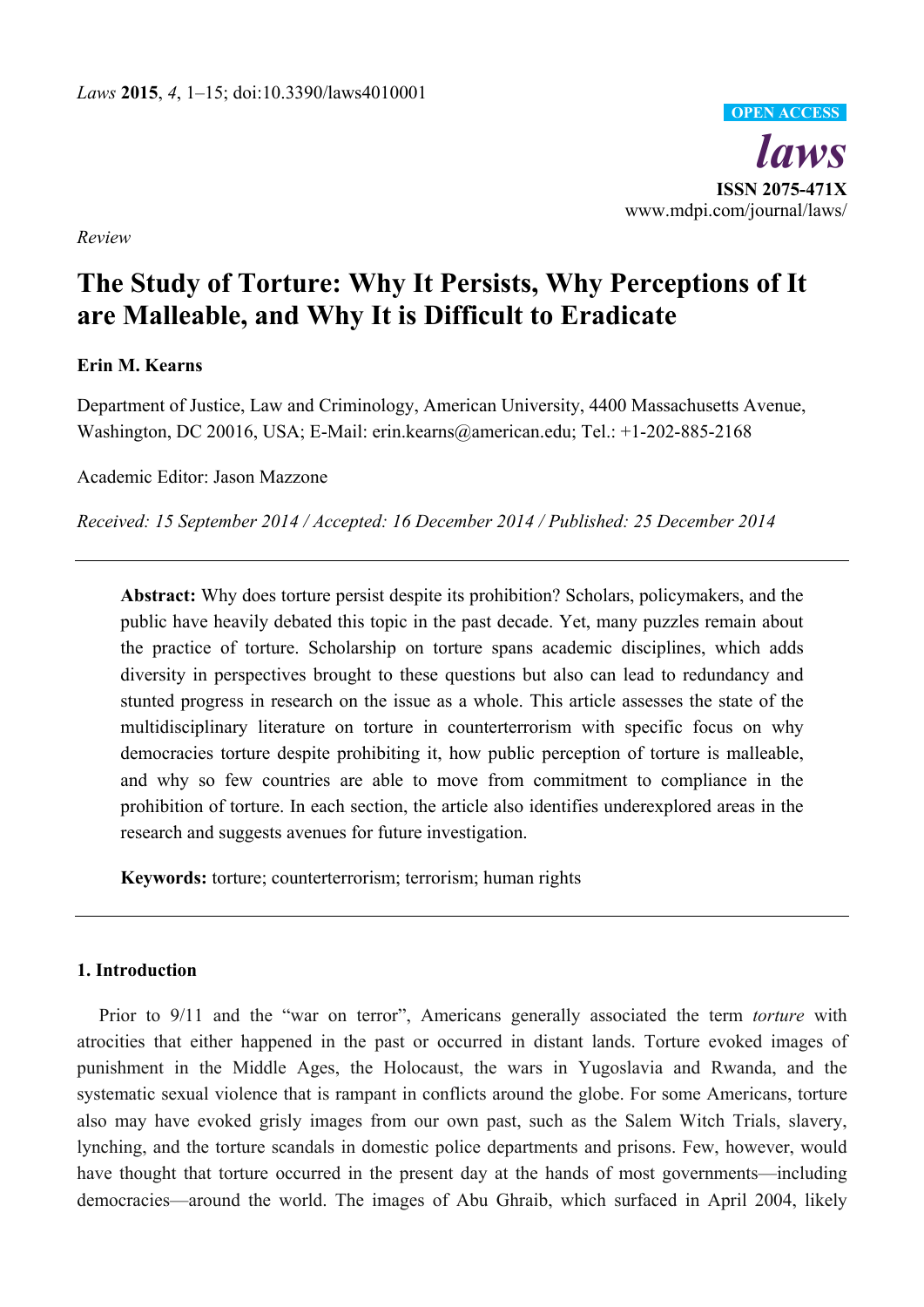changed many Americans' perceptions of torture and the United States' involvement with it to a more accurate representation of this global phenomenon that has persisted for centuries. While discussions and scholarship on torture existed prior to Abu Ghraib, this incident led to vigorous debates about the practice and increased scholarship on torture across disciplines.

Two hundred and fifty years ago, Cesare Beccaria called for a prohibition against torture on the basis that it was uncivilized, favored the guilty, and was not a rational action for a state [1]. In the century following Beccaria's treatise, torture—at least its public practice—declined sharply, leading to Victor Hugo's famous proclamation in 1874 that "torture has ceased to exist" [2]. Though physical punishment short of torture was utilized through the nineteenth century, torture did not reemerge, at least publicly, until World War II [3]. In the aftermath of World War II, the international community formally prohibited torture [2]. Torture has been widely condemned, yet these brutal tactics are still used by the majority of governments, including those that outwardly denounce them.

Given the prevalence of torture worldwide, there are a number of puzzles that remain unanswered or inadequately addressed in the literature. Despite its questionable efficacy, why does torture persist? Why do some people change their opinion about torture due to scope conditions while others do not? Why are a few countries able to move from commitment to compliance in the prohibition of torture when so many do not?

In this article, I discuss torture in counterterrorism by synthesizing the multidisciplinary literature on this topic. I assess scholarship on three central puzzles about torture: why torture persists, why opinions of torture are malleable, and why most states are unable to move from commitment to compliance in the matter of the abolition of torture. I review the literature on these issues, discuss level of empirical support and underexplored areas in the research, and suggest avenues for future investigation.

#### **2. Why do Democracies Torture?**

Torture violates most national and international laws, yet it persists [4]. Why do states—particularly democracies—that formally prohibit torture still engage in the practice despite its questionable efficacy? In his extensive review and analysis of torture, Rejali identified three reasons why torture appears in democracies: the national security model, the civil discipline model, and the juridical model [5]. For the United States, the national security model of torture as a response to terrorism is most prominent. Especially in the post-9/11 era, democracies, such as the United States, have used the threat of terrorism to justify the use of torture, or at least to turn a blind eye to its use [6].

 To date, scholars and policy makers have put forth two claims for why torture is used by democracies in the name of counterterrorism: interrogational torture and deterrent torture. Interrogational torture aims to extract information [7]. Deterrent torture aims to discourage similar acts of terrorism by raising the cost of engaging in this form of violence [8]. The empirical support for these claims, however, is lacking, and will be discussed in more detail below. Democracies may also use torture when there is an opportunity to do so with impunity. While other scholars have hinted at the opportunity explanation for torture [9], it has been underexplored in the literature to date.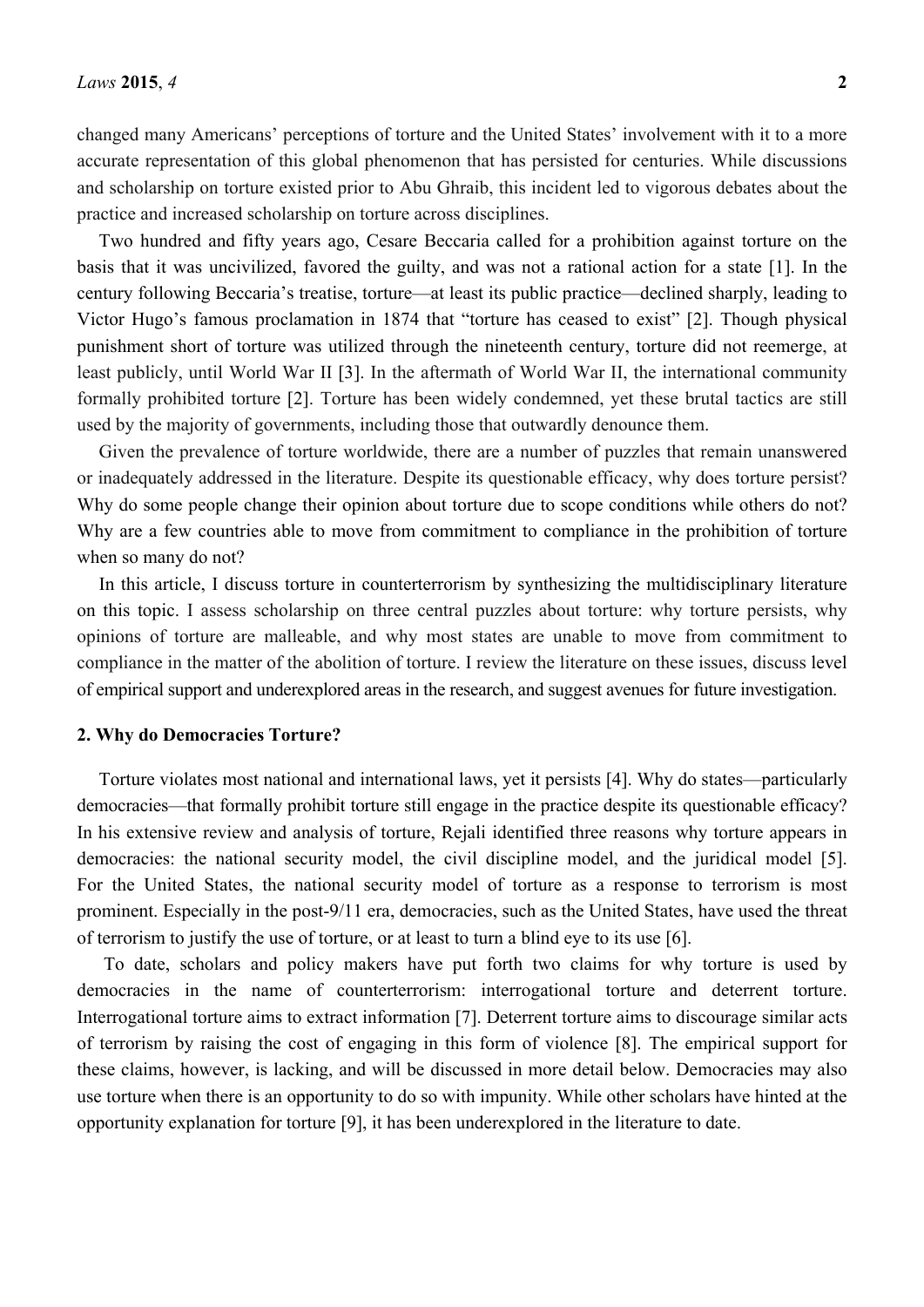#### *2.1. Interrogational Argument*

Interrogational justifications presuppose that the individual being tortured possesses information, and that this information will only be divulged via torture [8]. Wantchekon and Healy explained that torture can be a rational action for both the state and the individual torturer to extract information [10]. Building on classical criminology theory, the decision to commit a crime, including torture, is influenced by an evaluation of its rationality and utility. Cornish and Clarke emphasized bounded rationality, which is the idea that rationality is constricted by the information available at the time of the decision to engage in crime or deviance [11]. In response to terrorism where information is constricted, torture can be appealing—especially for democracies—to gather intelligence that potentially prevents future attacks because it is quick and has a low financial cost [7]. These theoretical arguments must be applied to real world scenarios to assess whether or not torture works.

Interrogational justifications assume that torture is effective at eliciting actionable intelligence [12]. It is unclear, however, whether information obtained via torture is accurate. Anecdotal evidence suggests that it frequently is not [13–15]. During the "war on terror", some members of the United States government have used the interrogational justification for torture. The most memorable, perhaps, is former Vice President Dick Cheney's assertion that water-boarding Khalid Sheikh Mohammed produced "phenomenal" results. Cheney also claimed that similar "enhanced interrogation techniques" were integral in locating Osama bin Laden [16]. The Senate Intelligence Committee Report has since refuted Cheney's claims [17]. To date, there is more evidence to contradict the claim that torture is effective at information gathering than there is to support it [18,19]. If torture does not work, then the interrogational argument for torture has no merit and the practice cannot be justified. If there are certain scenarios in which torture may work, only then would it be pertinent to engage in a discussion about whether torture could ever be justified in those situations where it is most likely to be effective.

For legal, ethical, and practical reasons, it is challenging to empirically test the claim that torture is effective at gathering actionable intelligence. To date, social scientists have relied mostly on theoretical arguments, game theoretical models, and anecdotal evidence on the efficacy of torture. It is unlikely that researchers would be given access to interrogations where torture is used, and—even if they were—such studies would be unlikely to be approved by Internal Review Boards. Similarly, researchers are unable to conduct laboratory experiment using torture or torture-lite practices. Novel experimental designs, however, have been developed to examine the prevalence of and scope conditions associated with false-confessions mirroring criminal justice interrogations [20–22] and military interrogations [23]. The evidence from these studies shows that innocent "suspects" in experiments falsely confess the majority of the time instead of facing an uncertain future punishment. While there are concerns over the naturalism of lab experiments, studies such as these are likely the closest that researchers can get to study the efficacy of different interrogational tactics. This branch of research is in its infancy. Further exploration of the structural, sociological, and psychological factors that can yield accurate intelligence while decrease false information is a new and promising avenue of research.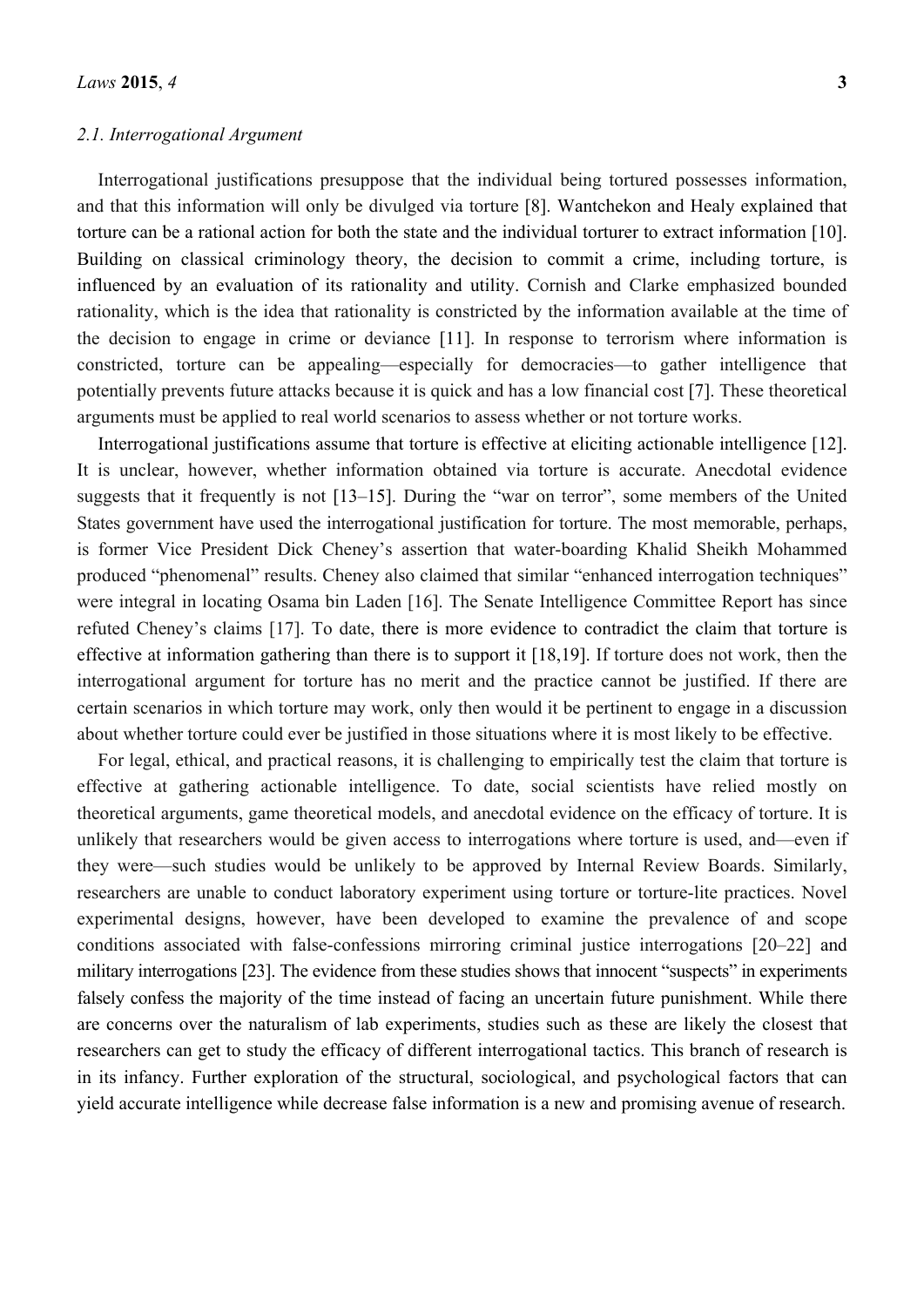#### *2.2. Deterrent Argument*

In 2002, Alan Dershowitz suggested that judicially sanctioned torture could deter terrorism by punishing offenders [24]. The idea of deterrence has been applied to a range of criminal offenses, including terrorism [25]. Tindale discussed deterrent torture as a mechanism to raise the costs of terrorism to individuals in an attempt to dissuade future offenders [8]. According to classical deterrence theory, crime is a choice based on weighing costs and benefits, where increasing the cost deters the action. Deterrence theory assumes that punishment deters offenders and that humans are rational and self-interested. Some argue that terrorists are rational actors [26], while others argue that terrorists are more concerned with their larger goal and less about their own punishment than a common criminal [27]. If a state or its agents view terrorists as rational, then torture may occur using a deterrent justification. However, if individuals who use terrorism have collective goals, deterrence involves more than just an individual impact. Since deterrence research has largely focused on the costs and benefit analysis of crimes at the individual level as opposed to the group level [25], there may be a mismatch in unit of analysis for studying the potential deterrent impact of torture that should be addressed in future studies of this relationship.

It is unclear if torture actually works as a deterrent against terrorism. To date, this discussion has been largely theoretical and there is no empirical support for the claim that torture deters terrorism. Torture sometimes fails not just to deter future acts of violence, including terrorism, but may actually lead to increased incidents [28]. There is some preliminary evidence that the backlash faced from torture through increased terrorist attacks and recruitment for terrorist groups outweighs the possible deterrent impact [25,29–32]. In asymmetric conflict, the groups that use terrorism want the populace to question the state's legitimacy. When a state responds to terrorism with torture and these offenses become public, the people may question the state's authority. This can lead to backlash helping to accomplish the goals of those who use terrorism [15,33]. Neglecting human rights to fight the "war on terror" may undermine the very goals of this war, and is unlikely to result in greater security [34]. If we give up many of our freedoms in search of security, are we not accomplishing the goals of our adversaries? More research is needed on the impact of torture on terrorism, and this scholarship should address the below listed issues.

The relationship between torture and terrorism may be endogenous, making it difficult to empirically test. The issue of endogeneity has been handled in past research by lagging all independent variables by one year. However, this may not be the ideal time lag because groups may respond to one another in a different time frame [30]. Additionally, the one year lag does not account for possible changes in the relationship between torture and terrorism over time, which can be examined using different time lags in future studies, assuming that more granular data is available for the outcome variable, key independent variable, and controls. Future research should address issues of endogeneity and time lags more extensively.

At present, there is more empirical evidence to suggest that experiencing terrorism diminishes a state's respect for human rights [32] and results in increased use of torture [7] than for the reverse causation. Torture can be a more clear reaction to terrorism, though the reverse causal pathway is likely muddied by the myriad factors that can also lead to terrorism. Without knowing the reason or reasons that motivate each act of terrorism, researchers cannot determine the impact of torture alone on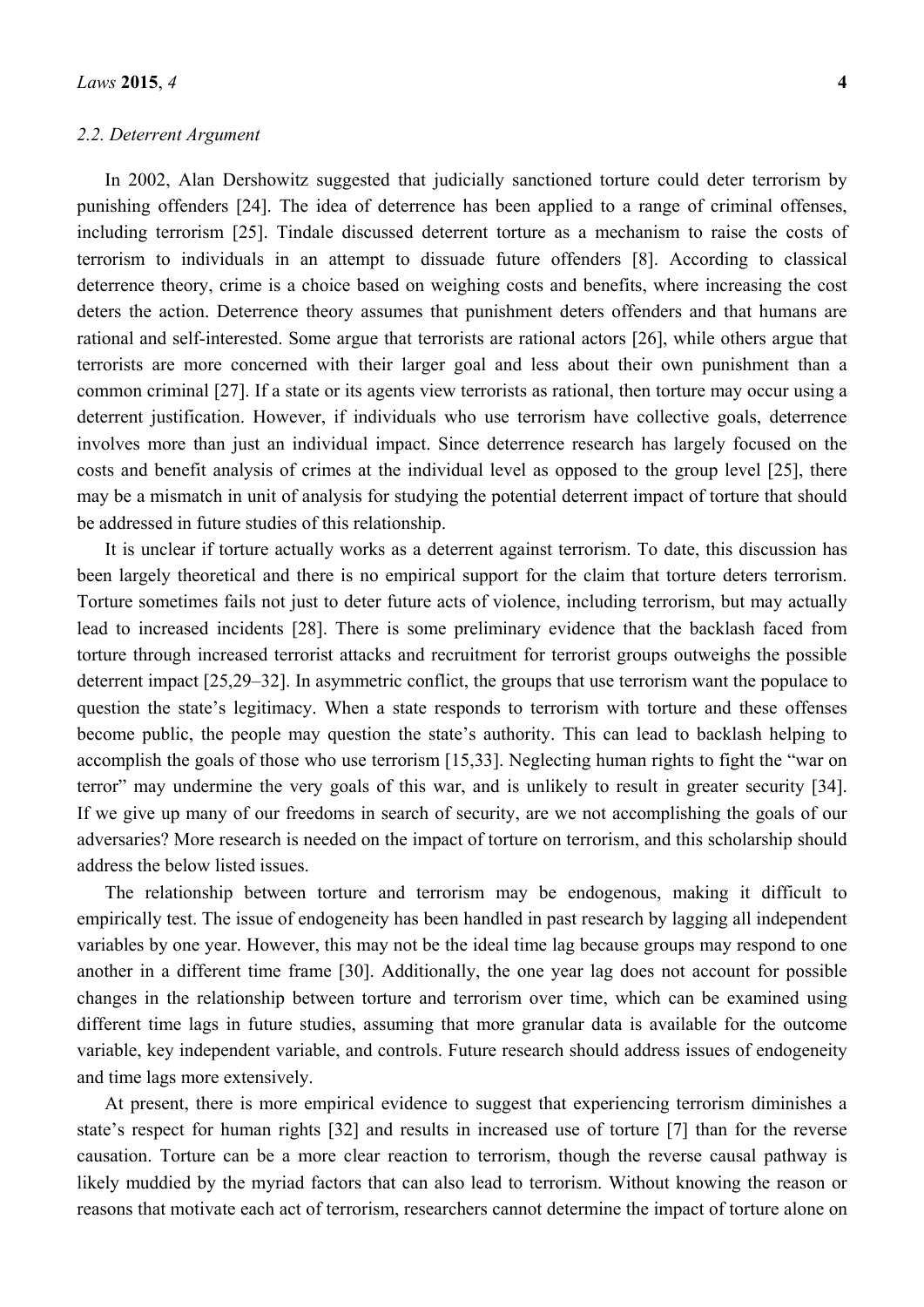terrorism. Instead of looking at annual levels of terrorist attacks in a country and the number of torture allegations against that country, future research should disaggregate each form of violence to see if situational variants of torture (*i.e.*, type, perpetrator, victim) impact different types of terrorism, and how these relationships may vary by groups that use terrorism or the ideologies claimed by these groups.

There are concerns over the validity and reliability of data on torture and, to a lesser extent, terrorism. Despite best efforts to collect complete and accurate data on torture and terrorism, both generally rely on publicly known information (for example, the Cingranelli-Richards (CIRI) Human Rights Dataset [35] and the Ill-Treatment & Torture (ITT) Date Project [36] for torture data, the Global Terrorism Database (GTD) [37] and the International Terrorism: Attributes of Terrorist Events (ITERATE) data [38] for terrorism data). There are certainly incentives for governments to protect information regarding the use of torture and incidents of terrorism, which could result in underreporting, especially from more closed states. Due to data issues for terrorism and especially for torture, caution should be exercised when drawing conclusions about the impact of one type of event on the other.

## *2.3. Routine Activities and Obedience Arguments*

Routine activities and obedience explanations for why torture is used in counterterrorism have received little attention to date but warrant further examination, especially since there is scant evidence to support the arguments that torture works as either an interrogational or deterrent tool. Cohen and Felson argued that crime occurs during one's routine activities when a motivated offender, a suitable target, and lack of a capable guardian converge in time and space [39]. Inherent in the theory is the assumption that anyone would commit crime given the right combination of disposition and opportunity. This theory can be applied to political crimes, such as torture, yet has been underdeveloped to date.

Routine activities theory could explain why torture occurs, even in democracies, when police officers or intelligence agents need actionable information, when there is little oversight, and when there are terrorist suspects and other prisoners in their custody. For example, Tony Lagouranis's firsthand account describes the disconnect between the Army interrogation training that prohibits torture and the practices of some interrogators on the ground at Abu Ghraib [40]. He notes that prisoners were assumed to have information and were routinely dehumanized, which likely made it easier for interrogators to engage in torture despite prohibitions against it [41]. By creating situations that are conducive to torture and failing to punish those who use it, countries—including democracies—implicitly condone torture. When it is seen as a mechanism to gather information, torture can be a classic principal-agent issue where the agent on the ground can break the law, and the principal who benefits from the action can deny knowledge if it ever becomes public [42]. In democracies, it is especially important for the principal to have this plausible deniability.

Alternatively, torture may persist because states—even democracies—explicitly order it either directly or through commanders on the ground who jettison official protocol. Levinson argued that torturers are not necessarily sadistic or evil [43]. Instead, as Milgram found in his groundbreaking research, they may just be obedient [44]. He found that obedience is a basic component of human social nature, even if there is no punishment for disobeying. Milgram's participants inflicted pain on another person, even an innocent civilian, if told to do so by a figure of authority. Wantchekon and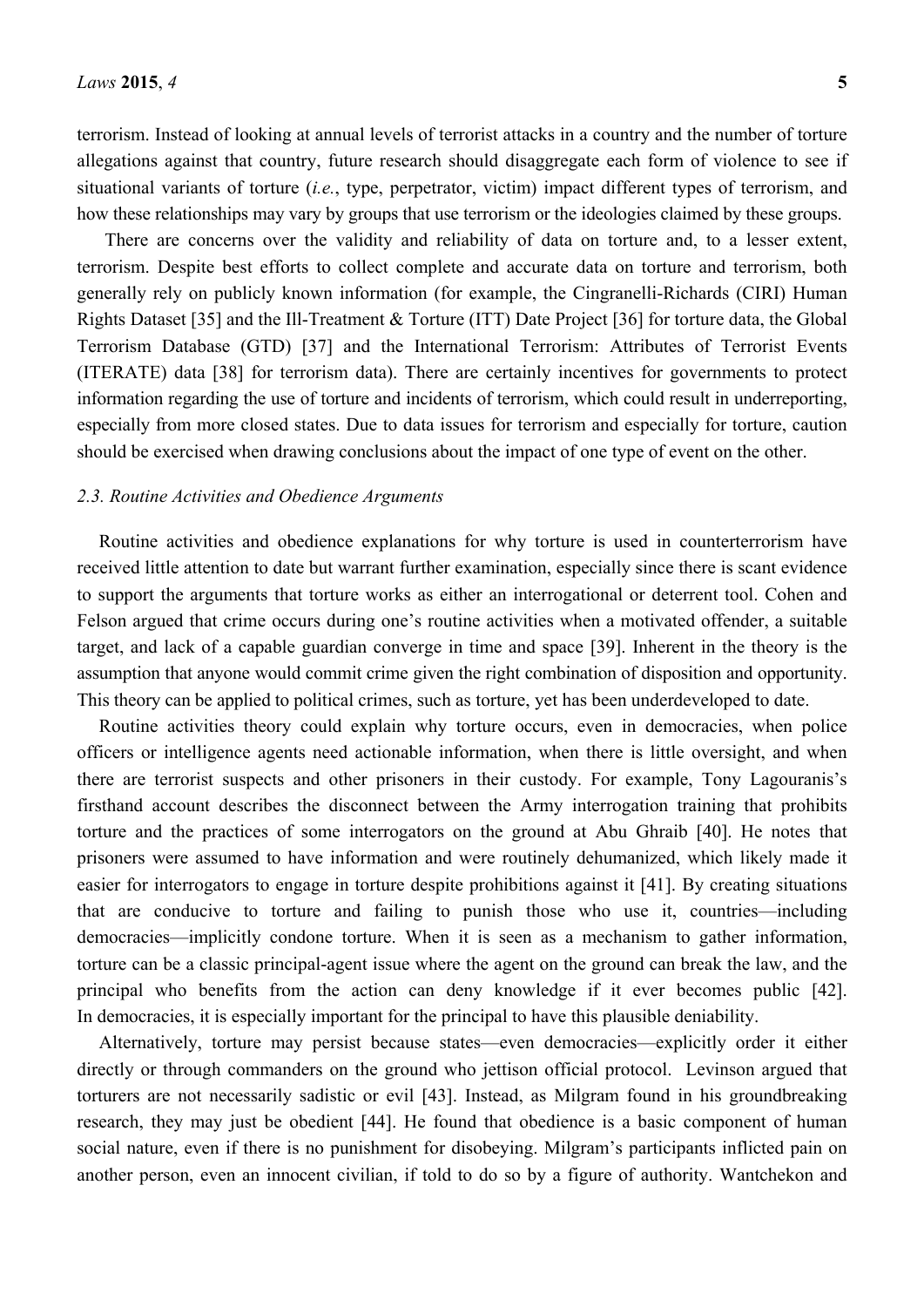Healy suggest that obedience to authority may be even higher for torture [10], though this claim lacks empirical support to date.

Crelinsten argued that torture is a trained behavior and, no doubt, there are situations where this has been the case [6]. However, Zimbardo's prison study found that, even in the absence of training, average people can fall into the role of brutal prison guards within a short time period in the proper circumstances [45]. If a principal within a state agency orders torture, agents are likely to obey. For individual agents, the shift from conformity to the rules to deviance from them may be easier when fellow interrogators are moving toward deviance as well [46]. Amir and colleagues stated that: "There is no question that the insights from research in psychology and behavioral economics could be very useful in informing policy decisions. If the designers of the prison systems would have been more familiar with the work of Zimbardo, the travesty at the Abu Ghraib Prison (as well as in others) might have been prevented" ([47], p. 452). In fact, Zimbardo aided the defense of a soldier accused of torture in Abu Ghraib by stating that in a stressful and chaotic environment with poorly trained officials, this behavior is inevitable [48]. For this reason, Fiske and colleagues asked whether supervisors (and peers) should be held responsible when torture occurs even when it was not expressly ordered [9], as they could have provided guardianship against the practice of torture but failed to do so.

Anecdotal evidence and firsthand accounts suggest that routine activities and obedience approaches may explain why torture persists despite its questionable efficacy, yet there is dearth of empirical research on this. As Lagouranis mentioned, interrogation conditions at al-Asad Airfield were far less harsh than at Abu Ghraib [40]. Why did torture occur in one and not the other? At a macro-level, the structure of the prison itself, bureaucratic functions within the prison, or the level of oversight may explain differences in torture by location even within the same conflict in the same spatial and temporal domains. At the micro-level, individual interrogators may engage in torture if it socially desirable in the prison culture to do so, through groupthink [49], or if prisoners are dehumanized to the point that cognitive dissonance is alleviated because their subjects are no longer viewed as human beings about whose treatment one could have moral reservations [50]. Future research should focus on the differences in structural factors, sociological contexts, and individual interrogators between prisons where torture occurs and prisons where it does not.

There is also a dearth of empirical literature on torture from the perspectives of the individuals involved. Narrative accounts of torture from both the victim and the perpetrator's perspective provide names and faces to the practice and can serve to make torture more visible to the public [51]. Literature on torture victims discusses the myriad challenges that survivors face, such as psychological issues including post-traumatic stress disorder and depression [6] and myriad physical health issues [52]. For perpetrators, torture persists due to diffusion of responsibility and can lead to a cycle of degeneration and corruption [6]. Perpetrators of torture likely have long-term psychological trauma as a result of their actions, but this topic is under-researched due to lack of access to people who have tortured. The primary challenge to research with the individuals involved in torture is gaining access to these populations. Many torture victims are unable to talk about their experiences due to continued detention or death. Those who are potentially accessible may be reluctant to discuss their traumatic experiences with researchers. Similarly, while a few former interrogators have come forward to discuss their experiences, it would be challenging to conduct a systematic examination of torture from the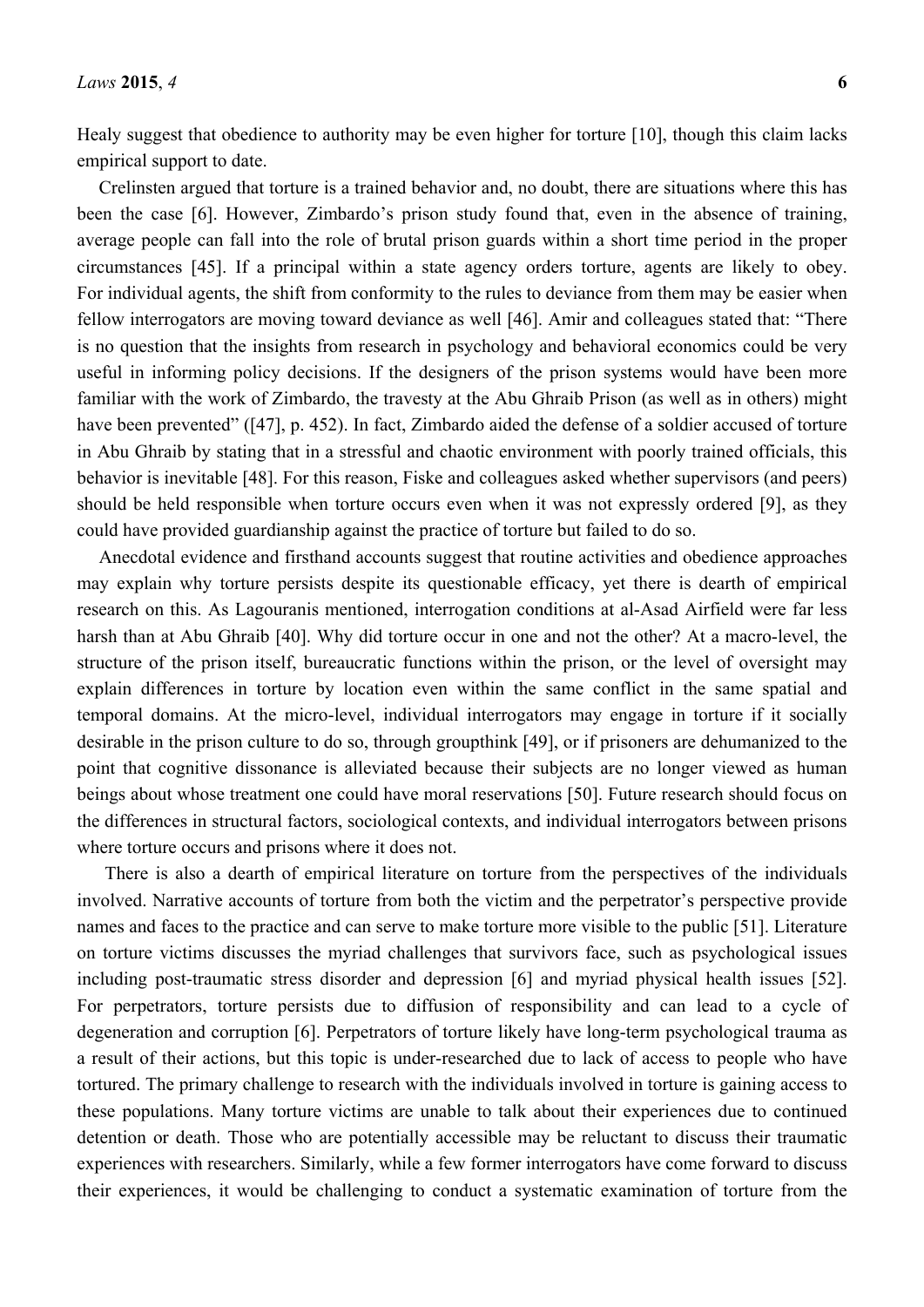perspective of the perpetrators. Despite these challenges, research with those directly involved with torture would greatly expand our understanding of the practice and why it persists.

#### *2.4. Summary*

In short, the puzzle of why democracies use torture despite its questionable efficacy has not been adequately answered. Literature has focused on two answers to this question—an interrogational argument and a deterrence argument—though neither has strong empirical support. Further research on whether torture is effective at eliciting actionable intelligence should be based in experimental studies that vary structural and situational factors, and examine individual differences in propensity to give accurate information. To examine the potential deterrent impact of torture on terrorism, data should be disaggregated to see if there are situations in which torture actually deters terrorism. Perhaps the most promising future avenue for research is into the routine activities and obedience explanations, and focusing on the individuals directly involved in torture either as victims or perpetrators. It is troubling to think that ordinary people can be capable of torture, which leads to questions about how views on torture are altered to allow people to support or even engage in behavior that would normally be viewed as immoral.

## **3. Perceptions of Torture**

Public perception and support of torture further complicates our understanding of the disconnect between prohibition and practice. Over the past 13 years, torture has been increasingly part of public discourse [29]. Amplified discussion has led to a false consensus that more people in the United States support torture than actually do [53,54]. In fact, Gronke and colleagues found that support for torture has not been the majority position in the United States [54]. Despite this, about two thirds of the population overestimate the level of national support for torture, and as an individual's support for torture increases, so does the degree of his overestimation. These findings assume, however, that an individual's support for torture is invariant. Recent experimental studies show, however, that this is not the case. Why do some people change their opinion about torture due to scope conditions while others do not?

#### *3.1. Perceptions and Definitions*

The formal legal definition of torture is clear in its main thrust (if not in drawing fine lines of distinction among abusive practices), but applications and interpretations of this definition are inconsistent. Variable definitions—or interpretations of definitions—for torture by government officials and policy makers may impact public perception. For example, some members of the US government have stated that the actions in which military and intelligence officers have engaged do not meet the definition of torture or that detention centers overseas do not fall under Constitutional protection [48]. The Bybee memos, for example, offered an alternate operating definition of torture and argued that the use of "enhanced interrogation techniques" such as sleep deprivation and water-boarding—which had long been considered torture—may not constitute torture and thus would be permissible in the "war on terror". Inconsistencies in individual views of torture also stem from the myriad forms that torture can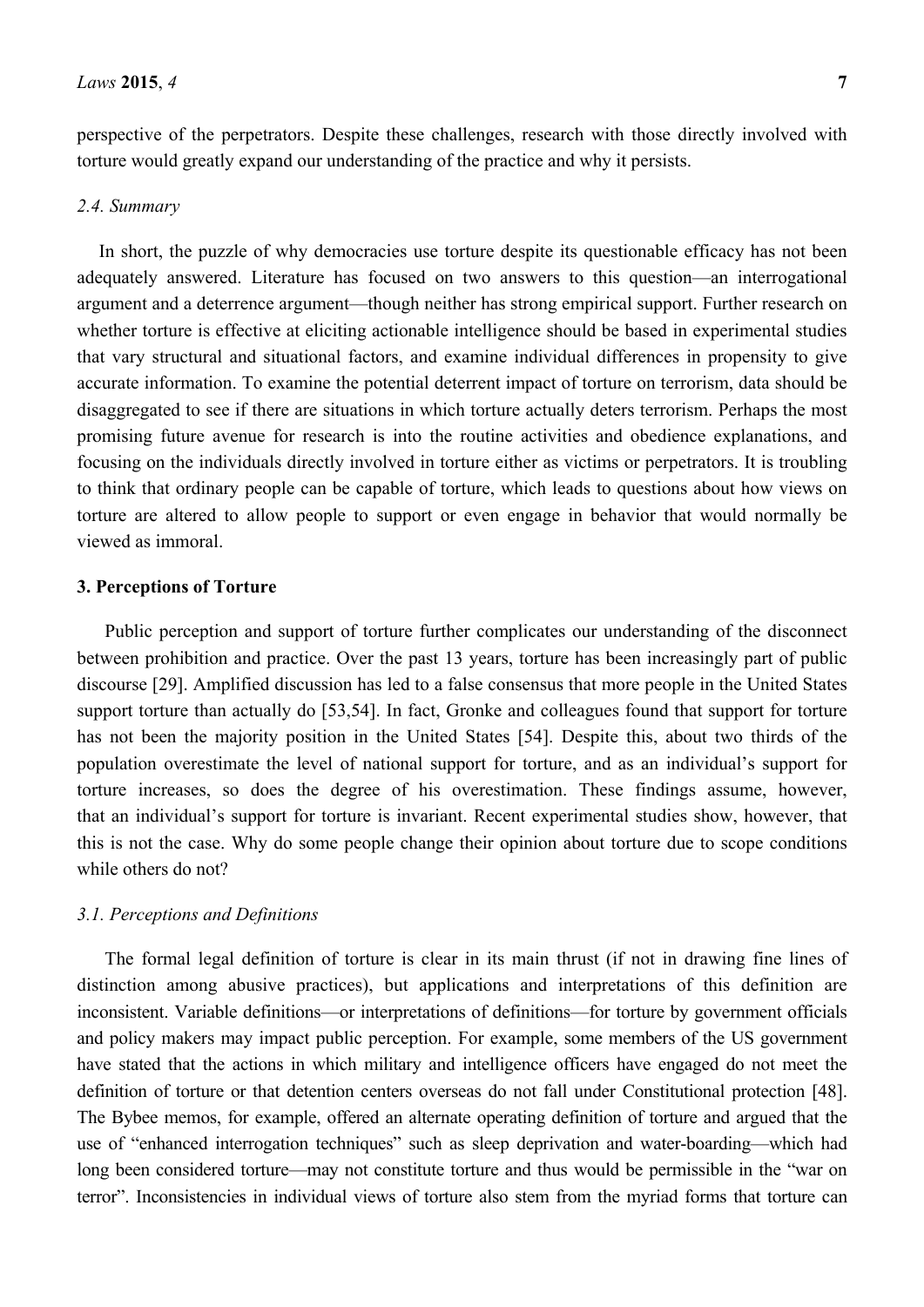take. Until the mid-twentieth century, torture was a form of physical punishment that involved visible scarring [5]. In more recent decades, as international human rights monitoring bodies have increased scrutiny, many states—particularly democracies—have moved toward "clean" or "stealth" methods of torture, or "torture-lite" [5]. These newer methods of torture can still be physical (e.g., water-boarding) or can be psychological (e.g., music torture or sleep deprivation), and this variation in torture practice may explain changes in perceptions as well. Even among a survey of military interrogators there is generally consensus on the definition of an interrogator, but progressively less agreement on the definitions of coercion and torture, respectively [18]. Among civilians as well, individual definitions of torture are imprecise [55]. For all of these reasons, research on the impact of scope conditions and situation variants on perceptions of torture is important.

#### *3.2. Experimental Research on Perceptions of Torture*

A burgeoning body of experimental literature has found that factors such as social distance, level of guilt, and political ideology can impact perceptions of torture [55,56]. While some people change their stated beliefs on torture based on scope conditions (the conditions under which torture is seen to be applicable), others do not. This indicates that some people have a categorical view of torture either they always support it or, more likely, always oppose it while others have a more malleable view of the practice. People who support torture tend to justify these tactics in utilitarian terms, yet the true reasons why people support torture are generally to assert power and to punish [13,57]. This is demonstrated by the case of Mohammad al-Qahtani—the twentieth hijacker from the terrorist attacks on 9/11—who was captured by the U.S. and kept in isolation for 160 days in a cell that was constantly lit. He was interrogated for 18 to 20 hour stretches, was stripped and humiliated, and yet he still did not confess [58]. Had these interrogation practices been utilitarian, it is not likely that they would have lasted for over five months. It would have been evident that al-Qahtani was not going to break. Rather, the continued use of "clean" torture techniques was likely punitive. Do people really know why they support torture? It is possible that either they publically offer a more socially desirable answer or they experience cognitive dissonance and lie to themselves about their views. Future experiments should adjudicate between these alternative explanations, and explore how additional information about torture can also alter stated beliefs about the practice.

Sidanius and colleagues proposed a social dominance perspective of punishment as a mechanism to retain a hierarchical social structure [57]. From the social dominance perspective, people will tend to favor harsher punishment against subordinate groups. Supporting this claim, experimental research shows that perceptions of torture within the "war" paradigm are a function of both the social and geographic distance between the torturous act and the public [59]. Political ideology may also drive some of these differences as Norris and colleagues found that self-identified conservative participants were more likely to label an act as torture when the victim was American than when the victim was Iraqi, but this difference was not found for liberal participants [55]. More research is needed to understand the impact of racial or ethnic factors on perceptions of torture, how the racial dyad between the interrogator and suspect impacts perceptions, how the location of the interrogation impacts perceptions, and how these factors interplay with one another.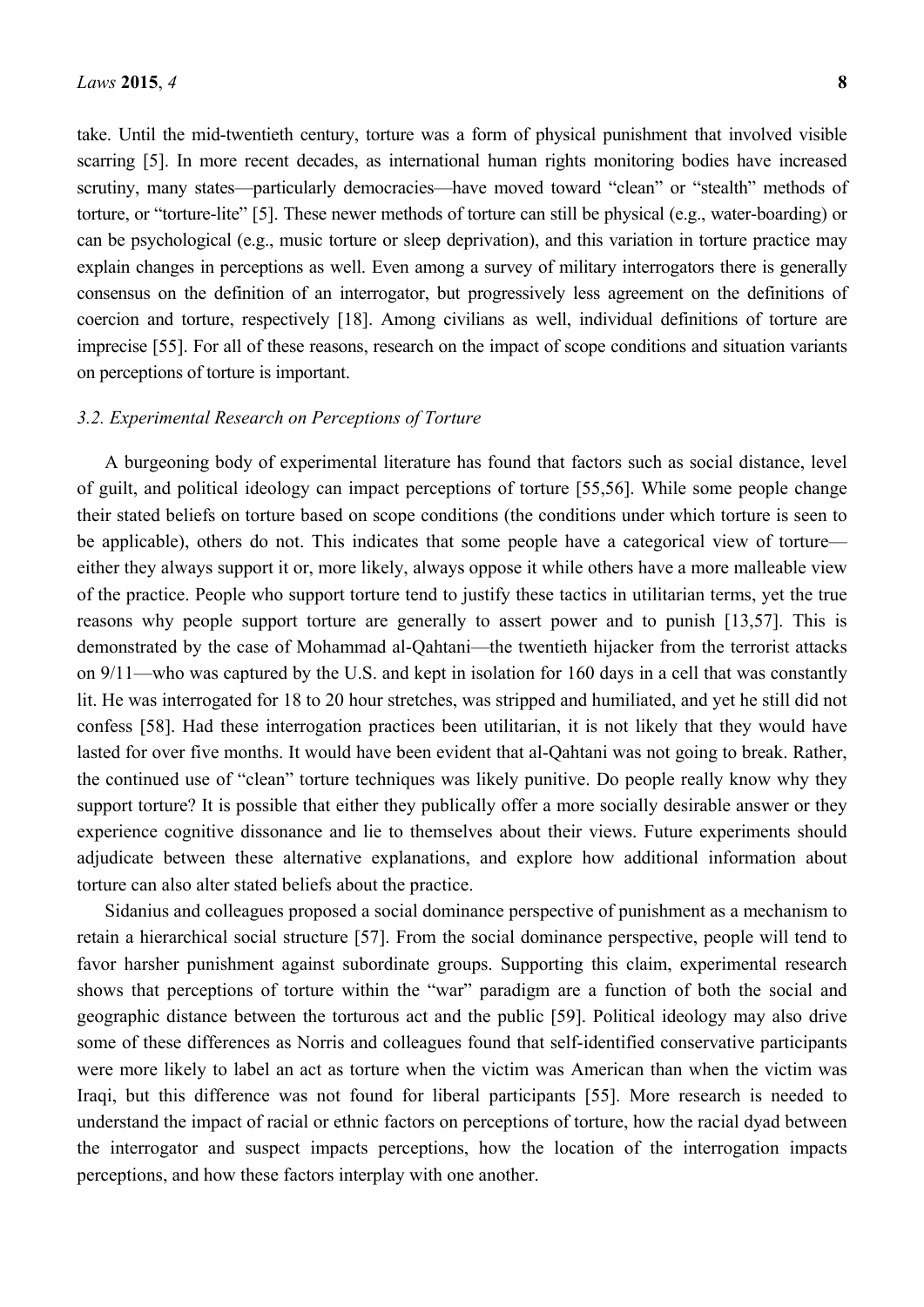Research has also shown that there is an empathy gap for the pain experienced by torture victims. Memory of pain decreases with time; the effect of pain on empathy may dissipate in just a few minutes [60]. An individual's ability to perceive another's pain may be impacted by that individual's visceral state at a given time—for example, a person who is cold will have more empathy for victims of torture by exposure to cold temperatures [61]. Experimental work to date shows that people are more supportive of torture when: it is psychological as compared to physical [62], a member of their in-group is the perpetrator [63], a member of their out-group is the victim [55], it is perceived as the status quo [53], and it is framed as effective [64].

#### *3.3. Summary*

Perceptions of torture are not constant. This complicates our understanding of why torture persists and challenges for the prohibition of torture in practice, as public opinion is malleable and subject to changes in how torture is framed, which can potentially impact policy. Perceptions research to date has been experimental and confined to samples of college students or community members. With one exception, these studies have also focused on stated views on torture and not behaviors in line with these stated beliefs [64]. However, there is frequently a disconnect between what people say and what they actually do, which makes it all the more important to measure actions as well as words. Going forward, experimental research should pay more attention to the behavioral component, and expand into field experiments where feasible. Future studies should also examine how information impacts perceptions, whether people know why they support torture, and how perceptions of torture can be altered for those in the position to impact practice such as members of law enforcement and the military, policy makers, government officials, and former torturers themselves.

#### **4. Challenges for Moving from Commitment to Compliance**

To date, the United Nations Convention Against Torture (UN-CAT) has been ratified or signed by 154 countries. In theory, compliance for a negative obligation, such as the prohibition against torture where a state has to refrain from an action instead of providing a right, should be easier. However, there is a large difference between committing to the prohibition of torture on paper and complying with this prohibition in practice. Amnesty International's 2010 report that 111 countries used ill treatment and torture clearly shows this disparity. Why are a few countries able to move from commitment to compliance in the prohibition of torture when so many do not?

#### *4.1. Challenges for Compliance in the Prohibition against Torture*

Most democracies that formally prohibit torture still practice it [65]. Yes, most literature to date addressing this issue has focused on what does not work in terms of compliance with the prohibition against torture instead of what does. Since so few democracies comply with UN-CAT, naming and shaming non-compliers is neither common nor effective as there is not a legitimate enforcer to hold countries accountable for torture violations [66]. Since there is not an international enforcer to hold states accountable for compliance with the CAT, states must hold themselves accountable. This, of course, is not without its own challenges. The 1999 Istanbul Protocol, though non-binding, called for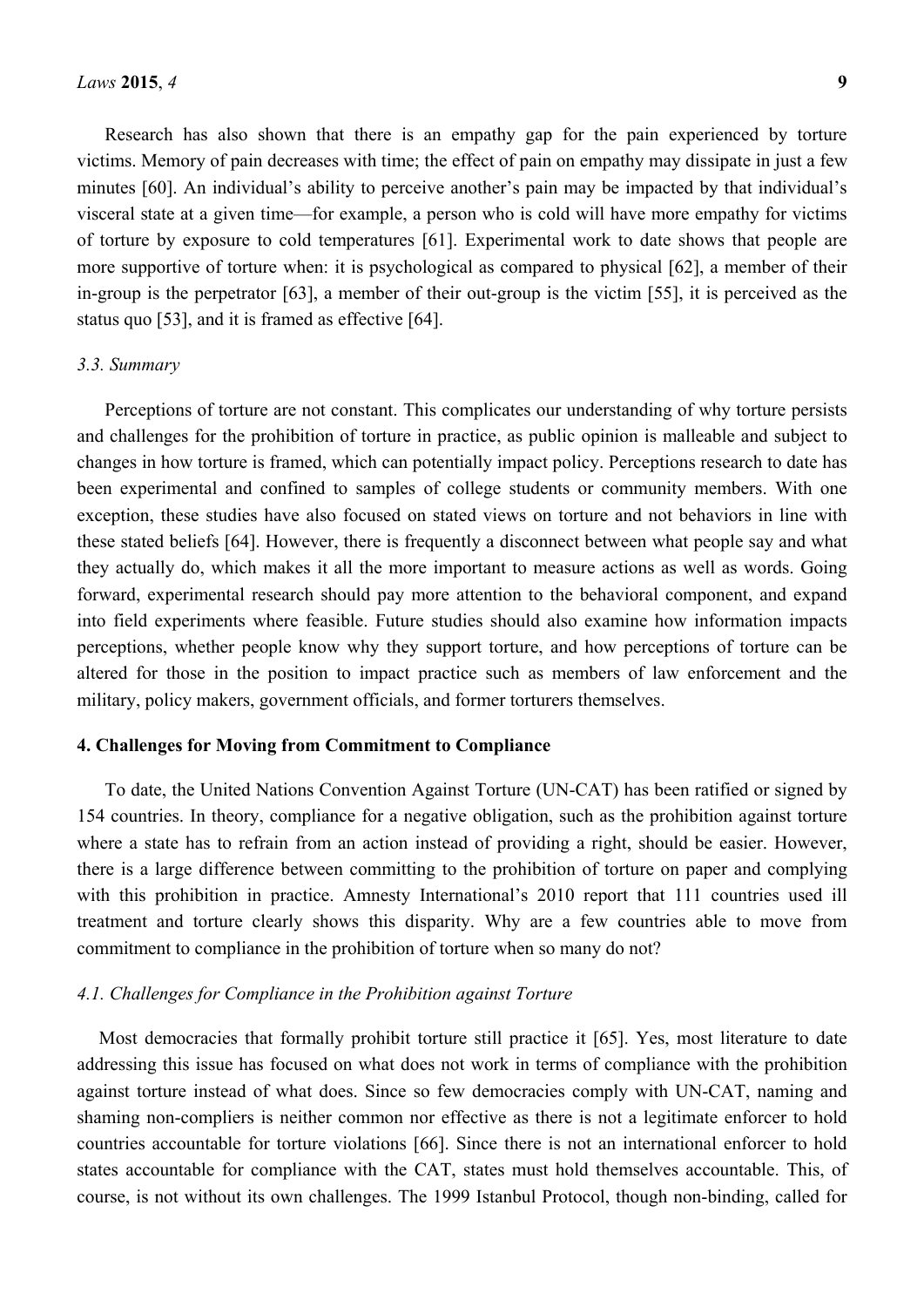states to intervene and investigate allegations of torture themselves. However, the likelihood that this will happen—and the effectiveness of these investigations and interventions if they do happen—depends on the functionality of states' domestic institutions [67]. Even for states that have the domestic institutions necessary to investigate torture allegations, they are often insufficient due to a lack of willingness to engage in these investigations. Additionally, with greater pressure to comply with prohibitions of torture, there may be a movement toward "clean" torture methods instead of a cessation of the practice [5,68]. To combat these challenges, more effective political and legal mechanisms to prosecute individual perpetrators and shame these governments are necessary [69].

Despite human rights concerns, many in the public view torture as essential to fight our enemies [14]. This misperception has been compounded by the television shows and movies, which have added a normative component to torture by depicting it as an effective tactic in counterterrorism [3] that increase support in favor of torture [51]. The cultural distance from torture victims plays a key part in why torture persists. Sherif and colleagues found that a strong notion of in-group and out-group identity can lead to increased aggression [70]. As previously discussed, experimental research to date has shown that a torturous act is more likely to be defined as such when it is perpetrated against one's in-group [55] or is perpetrated by a member of the one's out-group [64]. These findings are especially strong in the context of the "war" paradigm used since 9/11, which exacerbates the idea of "us *versus* them". In this framework, people may be less concerned about torture when it occurs overseas against terrorism suspects that are viewed as a distinct "other". This is an obstacle for countries to move from commitment to compliance in the prohibition of torture, especially if the public becomes less vocal about opposition to the use of torture and does not hold the government accountable for their actions. Given the number of challenges faced, it raises the question of what—if anything—could make a country cease the use of torture?

#### *4.2. A Need for Comparative Case Studies*

To help answer the question of how states can move from commitment to compliance in the prohibition on torture, scholars should turn to the example of the few states—such as Germany—that rarely uses torture. By focusing the policies, practices, and procedures that may impact a state's compliance with UN-CAT, scholars can explore comparative case studies that would shed light on what works and could be potentially instructive for other states. The observable factors—such as removing war rhetoric from the discussion on coercion or torture [71], charging and trying terrorism suspects swiftly [72], and punishing agents who engage in torture [73]—that may contribute to Germany's compliance are anecdotal at present and warrant further exploration. Future research should focus on understanding why Germany, or any other compliant country, has been successful in preventing torture through process tracing and both most-similar and most-different case comparisons. As discussed in previous sections, differing operational definitions, justification, and perceptions of torture continue to pose significant challenges for states to move from commitment to compliance in the prohibition against torture. It would be helpful to also understand how these legal and perceptual components of torture impact practice in compliant countries, and explore differences between compliant and non-compliant countries. Lessons learned from these studies could then impact practice regarding the shift from commitment to compliance in the prohibition on torture for other states.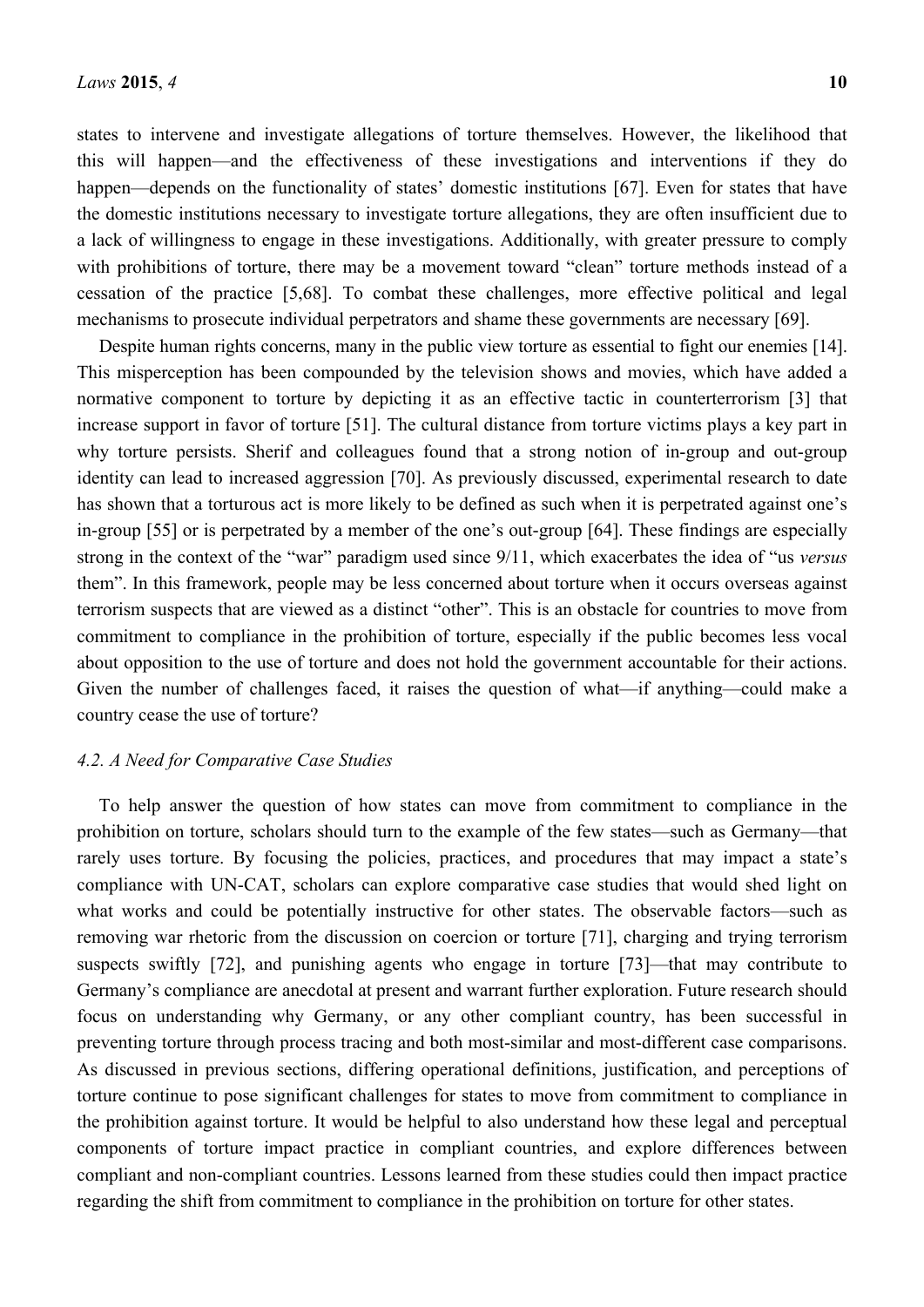## **5. Conclusions**

Academic scholarship on torture has increased in recent years. This body of literature spans disciplines including anthropology, criminology, international relations, political science, psychology, and sociology. While intellectual diversity broadens the perspectives addressing this issue, the body of literature is young and needs stronger cross-disciplinary communication. Scholars of torture bring a multitude of theoretical and empirical approaches to bear on the subject. With increased communication across disciplines and with practitioners and policy makers, we can leverage these perspectives to collectively move the literature forward, provide more thorough and rigorous empirical tests for competing explanations for the meaning and uses of torture, and provide more nuanced understandings of torture.

Early work on torture was largely descriptive and theoretical. After Abu Ghraib, dozens of articles debated the morality or legality of torture but did not fully speak to one another. In recent years, torture research has shifted to large-N studies and experiments on perceptions of the practice. Moving forward, scholars should address key puzzles on torture—such as those discussed in this paper—through a more analytical lens using multiple methods and better data to provide greater empirical support for claims about why torture persists, why perceptions of it are malleable, why some countries cannot move from commitment to compliance in the prohibition of torture, and other ambiguities about torture.

The first step to more theoretically and empirically sound research and practice is to understand differences in interpretations of what constitutes torture to minimize the room for misinterpretation by policy makers and the public. We should also move away from the war paradigm and hypothetical ticking time bomb scenarios to discuss and potentially justify the use of torture. Future research on why democracies use torture despite its questionable efficacy should be based in experimental studies, disaggregated large-N studies, and qualitative studies with individuals involved that examine structural and situational factors, and individual differences in such outcomes as propensity to give accurate information, to be deterred by torture, or to engage in torture. Research on perceptions of torture should focus more on the contours of stated support, behaviors that could impact policy, and how these beliefs can be moderated across the public, members of the law enforcement and military communities, and policy makers alike. Lastly, to address the question of why some democracies are able to comply with the prohibition of torture, future research should compare these successful cases to other countries that commit but fail to comply with such prohibitions. Insights gleaned from such comparisons may provide keys to spur greater compliance among democracies.

#### **Conflicts of Interest**

The author declares no conflict of interest.

## **References**

- 1. Cesare Beccaria. *On Crimes and Punishments*. Piscataway: Transaction Publishers, 2011 (Original work published in 1764).
- 2. Edward Peters. *Torture*. Philadelphia: University of Pennsylvania Press, 1996 (Original work pulished in 1985).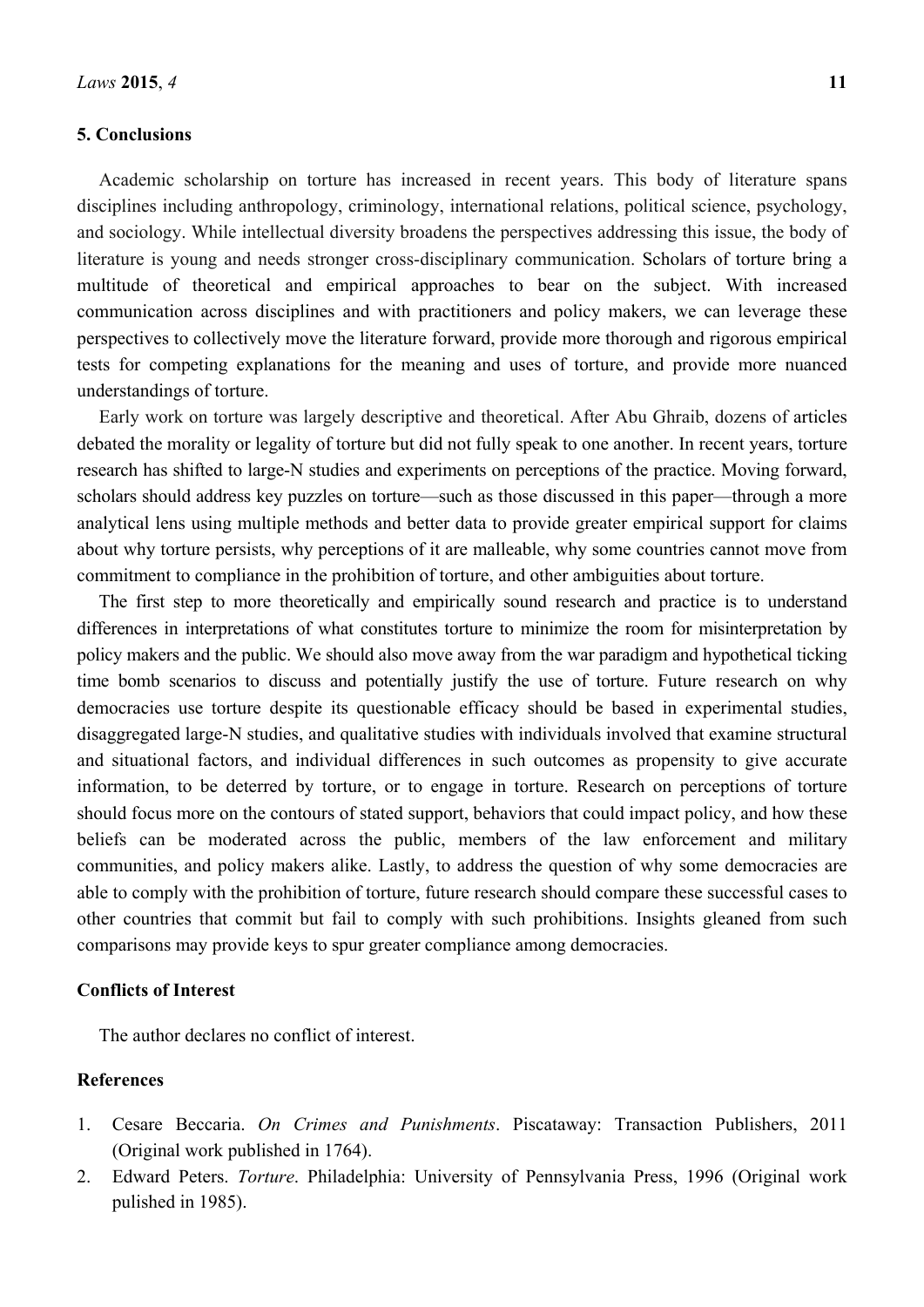- 3. Alexandra Horne. "Torture: A Short History of its Prohibition and Re-emergence." *Judicial Review* 14 (2009): 155–69.
- 4. Nigel S. Rodley. "Integrity of the Person." In *International Human Rights Law*, 1st ed. Edited by Daniel Moeckli, Sangeeta Shah, Sandesh Sivakumaran and David Harris. Oxford, UK: Oxford University Press, 2010, pp. 209–32.
- 5. Darius Rejali. *Torture and Democracy*. Princeton: Princeton University Press, 2009.
- 6. Ronald D. Crelinsten. "The world of torture: A constructed reality." *Theoretical Criminology* 7 (2003): 293–319.
- 7. Courtenay Conrad, Justin Conrad, James A. Piazza, and James Igoe Walsh. "Who Tortures the Terrorists? Transnational Terrorism and Military Torture." *Foreign Policy Analysis*, 2014. doi:10.1111/fpa.12066.
- 8. Christopher W. Tindale. "The logic of torture: A critical examination." *Social Theory and Practice* 22 (1996): 349–74.
- 9. Susan T. Fiske. "A Millennial Challenge: Extremism in Uncertain Times." *Journal of Social Issues* 69 (2013): 605–13.
- 10. Leonard Wantchekon, and Andrew Healy. "The 'game' of torture." *Journal of Conflict Resolution*  43 (1999): 596–609.
- 11. Derek B. Cornish, and Ronald V. Clark. *The Reasoning Criminal: Rational Choice Perspectives on Offending*. New York: Springer-Verlag, 1986.
- 12. Ruth Blakeley. "Why Torture?" *Review of International Studies* 33 (2007): 373–94.
- 13. Kevin M. Carlsmith, and Avani Mehta Sood. "The fine line between interrogation and retribution." *Journal of Experimental Social Psychology* 45 (2009): 191–96.
- 14. Ronnie Janoff-Bulman. "Erroneous Assumptions: Popular Belief in the Effectiveness of Torture Interrogation." *Peace and Conflict: Journal of Peace Psychology* 13 (2007): 429–35.
- 15. Joe Santucci. "A Question of Identity: The Use of Torture in Asymmetric War." *Journal of Military Ethics* 7 (2008): 23–41.
- 16. Associated Press. "Tenth Anniversay of 9/11 Interview with Former Vice President Dick Cheney." 9 September 2011. Available online: http://www.aparchive.com/metadata/US-Cheney/ b2d714bc1b60cfea5e82637b1a2031b8?query=USA+PRESIDENTIAL+ELECTION&current=13 &orderBy=Relevance&hits=24&referrer=search&search=%2Fsearch%3Fquery%3DUSA%2520P RESIDENTIAL%2520ELECTION%26startd%3D%26endd%3D%26orderBy%3DRelevance%26 from%3D1%26allFilters%3DDennis%2BHastert%253APeople%252CRichard%2BCheney%253 APeople%252C%2BTHE%253AKeyword%252CWashington%253ALocations&allFilters=Denni s+Hastert%3APeople%2CRichard+Cheney%3APeople%2C+THE%3AKeyword%2CWashington %3ALocations&productType=IncludedProducts&page=1&b=2031b8 (accessed on 23 October 2014).
- 17. United States Senate. "Senate Intelligence Committee Report on Torture." Available online: http://www.cnn.com/interactive/2014/12/politics/torture-report/ (accessed on 9 December 2014).
- 18. Jean Marie Arrigo, and Richard V. Wagner. "Psychologists and Military Interrogators Rethink the Psychology of Torture." *Peace and Conflict: Journal of Peace Psychology* 13 (2007): 393–98.
- 19. Ruth Blakeley. "Dirty Hands, Clean Conscience? The CIA Inspector General's Investigation of 'Enhanced Interrogation Techniques' in the War on Terror and the Torture Debate." *Journal of Human Rights* 10 (2011): 544–61.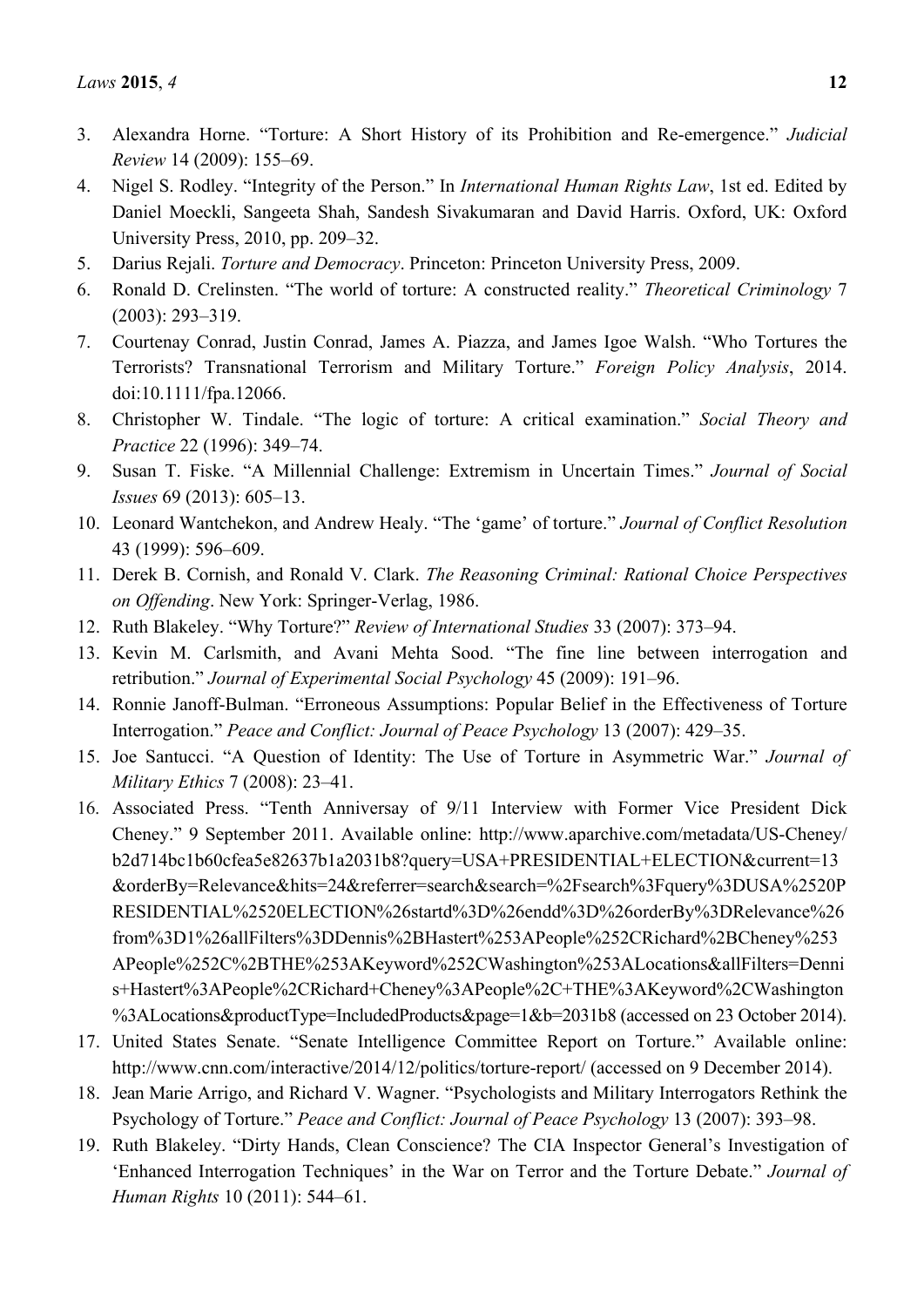- 20. Lucian E. Dervan, and Vanessa A. Edkins. "Innocent Defendant's Dilemma: An Innovative Empirical Study of Plea Bargaining's Innocence Problem." *Journal of Criminal Law & Criminology* 103 (2013): 1–47.
- 21. Saul M. Kassin, and Katherine L. Kiechel. "The Social Psychology of False Confessions: Compliance, Internalization, and Confabulation." *Psychological Science* 7 (1996): 125–28.
- 22. Jennifer T. Perillo, and Saul M. Kassin. "Inside Interrogation: The Lie, the Bluff, and False Confessions." *Law and Human Behavior* 35 (2011): 327–37.
- 23. Jacqueline R. Evans, Christian A. Meissner, Amy B. Ross, Kate A. Houston, Melissa B. Russano, and Allyson J. Horgan. "Obtaining Guilty Knowledge in Human Intelligence Interrogations: Comparing Accusatorial and Information-Gathering Approaches with a Novel Experimental Paradigm." *Journal of Applied Research in Memory and Cognition* 2 (2013): 83–88.
- 24. Alan M. Dershowitz. *Why Terrorism Works: Understanding the Threat, Responding to the Challenge*. New Haven: Yale University Press, 2002.
- 25. Laura Dugan, and Erica Chenoweth. "Moving beyond Deterrence: The Effectiveness of Raising the Expected Utility of Abstaining from Terrorism in Israel." *American Sociological Review* 77 (2012): 597–624.
- 26. Martha Crenshaw. "Theories of Terrorism: Instrumental and Organizational Approaches." In *Inside Terrorism Organizations*, 1st ed. Edited by David C. Rapoport. London: Frank Cass, 2001, pp. 13–29.
- 27. Laura Dugan, Gary LaFree, and Alex R. Piquero. "Testing a Rational Choice Model of Airline Hijackings." *Criminology* 43 (2005): 1031–65.
- 28. Gary LaFree, Laura Dugan, and Raven Korte. "The Impact of British Counterterrorist Strategies on Political Violence in Northern Ireland: Comparing Deterrence and Backlash Models." *Criminology* 47 (2009): 17–45.
- 29. Rebecca Gordon. "Torture comes out of the closet." *Peace Review: A Journal of Social Justice* 18 (2006): 447–55.
- 30. James A. Piazza, and James Igeo Walsh. "Physical Integrity Rights and Terrorism." *Political Science and Politics* 43 (2010): 411–14.
- 31. James I. Walsh, and James A. Piazza. "Why Respecting Physical Integrity Rights Reduces Terrorism." *Comparative Political Studies* 43 (2010): 551–77.
- 32. Axel Dreher, Martin Gassebner, and Lars H. Siemers. "Does Terrorism Threaten Human Rights? Evidence from Panel Data." *Journal of Law and Economics* 53 (2010): 65–94.
- 33. Emilie M. Hafner-Burton, and Jacob N. Shapiro. "Tortured Relations: Human Rights Abuses and Counterterrorism Cooperation." *PS: Political Science & Politics* 43 (2010): 415–19.
- 34. Paul Hoffman. "Human Rights and Terrorism." *Human Rights Quarterly* 26 (2004): 923–54.
- 35. David L. Cingranelli, and David L. Richards. "The Cingranelli and Richards (CIRI) Human Rights Data Project." *Human Rights Quarterly* 32 (2010): 401–24.
- 36. Courtney R. Conrad, and Will H. Moore. "The Ill-Treatment and Torture (ITT) Data Project." 2011. Available online: http://faculty.ucmerced.edu/cconrad2/Academic/ITT\_Data\_Collection.html (accessed on 12 February 2013).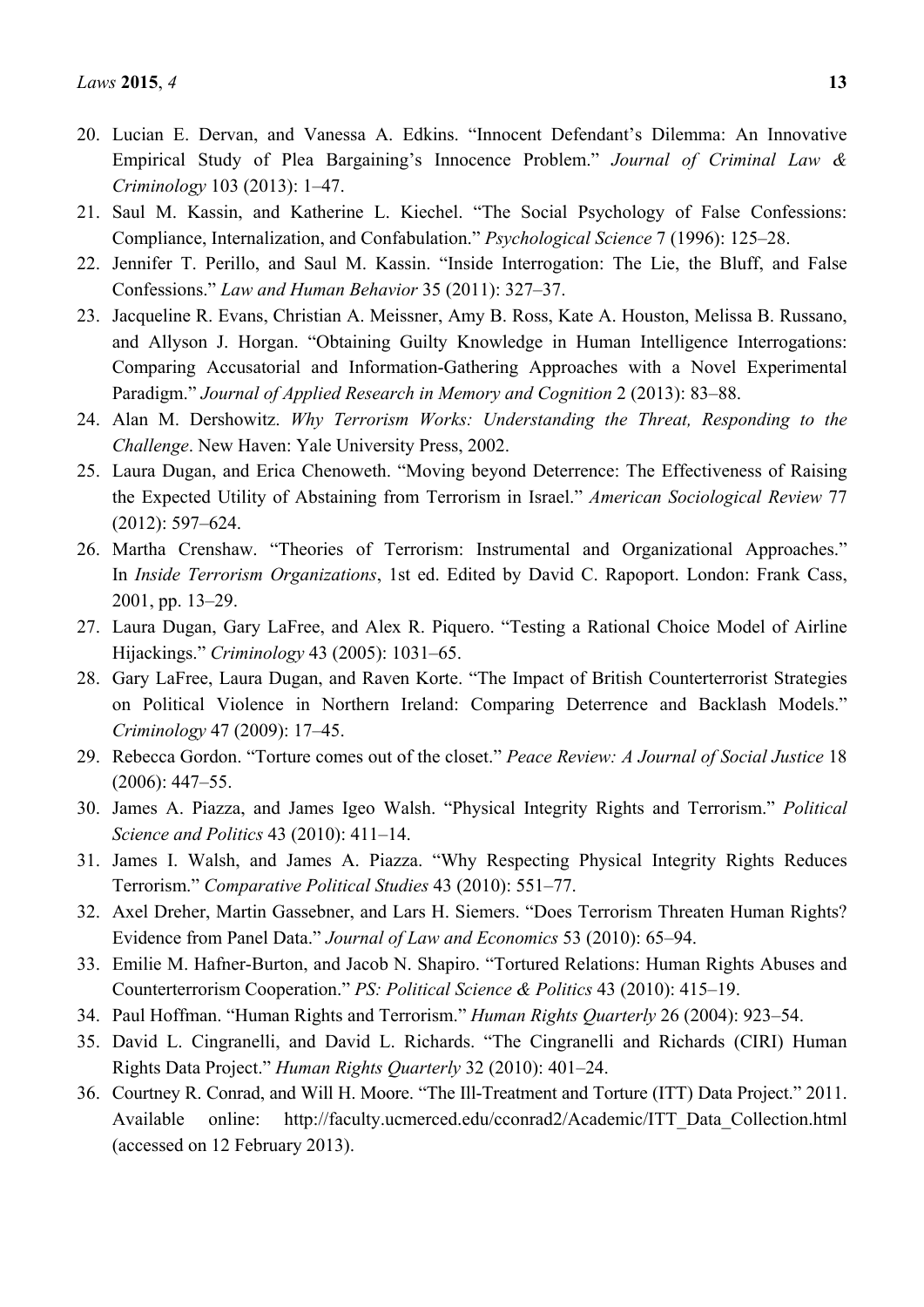- 37. National Consortium for the Study of Terrorism and Responses to Terrorism (START). "Global Terrorism Database." 2012. Available online: http://www.start.umd.edu/gtd/ (accessed on 12 February 2013).
- 38. Edward F. Mickolus, Todd Sandler, Jean M. Murdock, and Peter A. Flemming. "International Terrorism: Attributes of Terrorist Events (ITERATE), 1968–2010." Dunn Loring: Vinyard Software, 2006. Available online: http://library.duke.edu/data/collections/iterate (accessed on 12 February 2013).
- 39. Lawrence E. Cohen, and Marcus Felson. "Social Change and Crime Rate Trends: A Routine Activity Approach." *American Sociological Review* 44 (1979): 588–608.
- 40. Tony Lagouranis, and Allen Mikaelian. *Fear up Harsh: An Army Interrogator's Dark Journey through Iraq*. New York: Penguin, 2007.
- 41. Albert Bandura. "Perceived Self-Efficacy in the Exercise of Personal Agency." *Journal of Applied Sport Psychology* 2 (1990): 128–63.
- 42. Will H. Moore. "Incarceration, Interrogation, and Counterterror: Do (Liberal) Democratic Institutions Constrain Leviathan?" *PS: Political Science & Politics* 43 (2010): 421–24.
- 43. Sanford Levinson. "The Debate on Torture." *Dissent* 79 (2003): 79–94.
- 44. Stanley Milgram. "Behavioral Study of Obedience." *Journal of Abnormal and Social Psychology*  67 (1963): 371–78.
- 45. Philip G. Zimbardo. *Stanford Prison Experiment*. Stanford: Stanford University, 1971.
- 46. Solomon E. Asch. "Effects of Group Pressure on the Modification and Distortion of Judgments." In *Readings in Social Psychology*, 2nd ed. Edited by Guy E. Swanson, Theodore M. Newcomb and Eugene L. Hartley. New York: NY Holt, 1952, pp. 2–11.
- 47. On Amir, Dan Ariely, Alan Cooke, David Dunning, Nicholas Epley, Uri Gneezy, Botond Koszegi, Donald Lichtenstein, Nina Mazar, Sendhil Mullainathan, *et al*. "Psychology, Behavioral Economics, and Public Policy." *Marketing Letters* 16 (2005): 443–54.
- 48. Avery F. Gordon. "Abu Ghraib: Imprisonment and the War on Terror." *Institute of Race Relations*  48 (2006): 42–59.
- 49. Irving L. Janis. *Victims of Groupthink: A Psychological Study of Foreign-Policy Decisions and Fiascoes.* Oxford, UK: Houghton Mifflin, 1972.
- 50. Leon Festinger. *A Theory of Cognitive Dissonance*. Stanford: Stanford University Press, 1962.
- 51. Murat Kurnaz. *Five Years of My Life: An Innocent Man in Guantanamo*. New York: Macmillan, 2009.
- 52. Pauline Oosterhoff, Prisca Zwanikken, and Evert Ketting. "Sexual Torture of Men in Croatia and Other Conflict Situations: An Open Secret." *Reproductive Health Matters* 12 (2004): 68–77.
- 53. Christian S. Crandall, Scott Eidelman, Linda J. Skitka, and G. Scott Morgan. "Status quo framing increases support for torture." *Social Influence* 4 (2009): 1–10.
- 54. Paul Gronke, Darius Rejali, Dustin Drenguis, James Hicks, Peter Miller and Bryan Nakayama. "US public opinion on torture, 2001–2009." *PS: Political Science and Politics* 43 (2010): 437–44.
- 55. J. Ian Norris, Jeff T. Larsen, and Bradley J. Stastny. "Social Perceptions of Torture: Genuine Disagreement, Subtle Malleability, and In-Group Bias." *Peace and Conflict* 16 (2010): 275–94.
- 56. James A. Piazza. "Terrorist Suspect Religious Identity and Public Support for Harsh Interrogation and Detention Practices." *Political Psychology*, 2014. doi:10.1111/pops.12190.